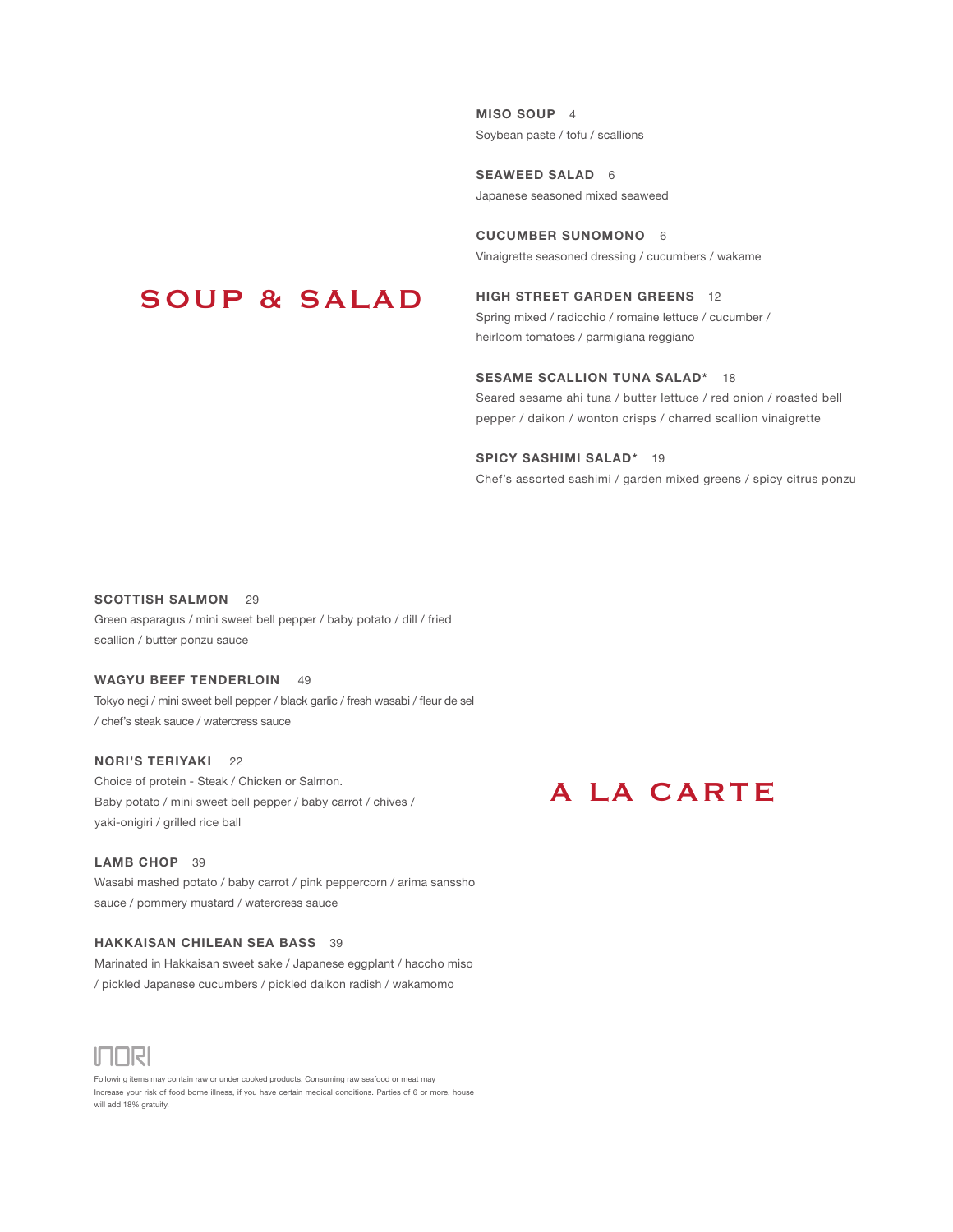WAGYU BEEF TATAKI 29

Seared wagyu beef sashimi / parmigiano reggiano / chives / garlic chips / pickled wasabi / pink peppercorn / sashimi soy / olive oil

CRISPY RICE WITH SPICY TUNA\* 10 Crispy sushi rice / spicy tuna / sliced jalapeno / eel sauce

AHI TUNA POKI\* 17 Ahi tuna / avocado / poki mix / taro crisp

SEARED ALBACORE WITH CRISPY ONION\* 17 Seared albacore tuna / crispy onion strings / garlic chili ponzu

MIXED POKI BOWL\* 19 Chef's fish selection / avocado / mixed green / sushi rice / poki sauce

YELLOWTAIL SERRANO\* 19 Sliced yellowtail sashimi / serrano pepper / yuzu ponzu

SASHIMI SAMPLER\* 24 Tuna / yellowtail / salmon and white fish (no substitution)

#### GARLIC BOMBER RICE 18

Pork belly / kamaboko fish cake / egg / serrano pepper / green onion / onion / garlic chips / fresh limes

COLD DISH

#### CURRY UDON W/ CHICKEN KARAAGE 19

Japanese curry soup / udon noodle / onsen tamago / Japanese schicken nugget

#### NAGASAKI CHAMPON 19

Mixed seafood / ramen noodle / onion / green onion / carrot / shimeji mushroom / donkatsu style broth

#### NORI YAKISOBA 18

Japanese yakisoba noodle / green cabbage / carrot / shimeji mushroom / szucchini / bean sprouts / scallion

#### NORI YAKIUDON 18

Japanese udon noodle / green cabbage / carrot / shimeji mushroom / zucchini / bean sprouts / scallion / bonito flakes



Following items may contain raw or under cooked products. Consuming raw seafood or meat may Increase your risk of food borne illness, if you have certain medical conditions. Parties of 6 or more, house will add 18% gratuity.

### RICE & NOODLES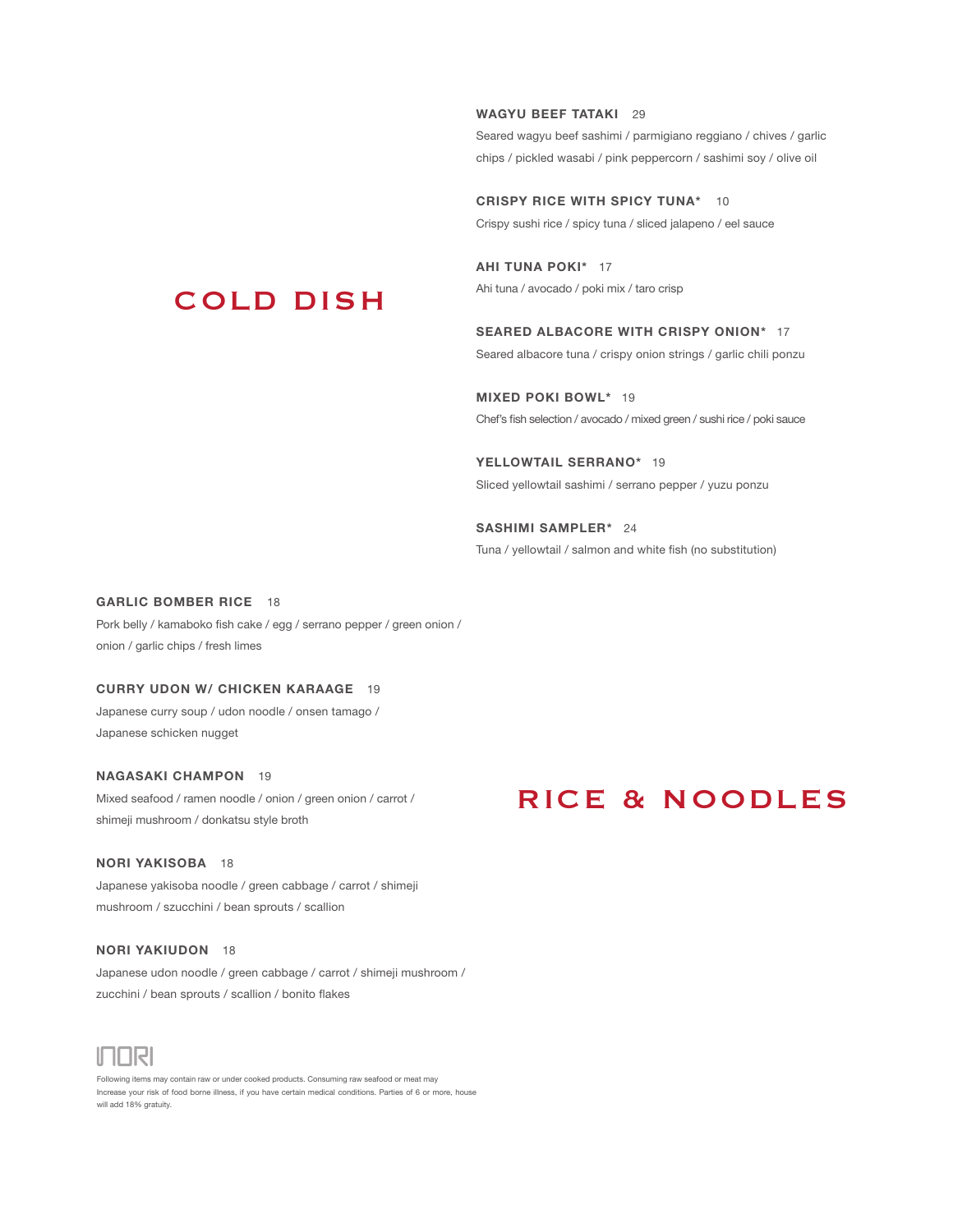EDAMAME<sub>5</sub> Japanese soybean pods / kosher salt

GARLIC CHILE EDAMAME 7 Japanese soybean pods / garlic chile sauce

TAKOYAKI 10 Octopus ball / pickled red ginger / ao-nori / Japanese mayo / stakoyaki sauce / bonito flakes

GYOZA 10 Japanese pork dumpling / citrus soy dipping sauce

WAGYU BEEF SKEWER 19 Grained wagyu beef / honey wasabi / mustard teriyaki / Julienne / green onion

SHISHITO PEPPERS 12 Black garlic & ponzu / dried bonito flakes

#### CHEESE DONKATSU 17 Fresh panko crusted pork tenderloin / mozzarella cheese / shredded green cabbage salad

CRISPY LETTUCE WRAP 13 Ginger ground chicken / chopped vegetables / chives / crispy glass noodles / butter lettuce / lemon

HAMACHI KAMA 16 Grilled yellowtail collar / lemon / shiso leaf / grated daikon radish / Japanese komi sauce

SHRIMP TEMPURA 10 Crispy shrimp / tempura dipping sauce / togarashi 3pcs

VEGETABLES TEMPURA 10 Chef's choice crispy vegetables / tempura dipping sauce

CHEESE TEMPURA 12 White cheddar tempura / spicy sesame aioli

# HOT DISH

MOCHI ICE CREAM 6

Japanese rice cake ice cream / seasonal flavors

CRISPY MATCHA WAFFLE 11 Crispy sweet Belgian waffle / fresh fruits / choice of green tea or vanilla ice cream

#### BANANAS FOSTER CAKE 12

Caramelized banana custard / sesame olive oil cake / banana brulee / vanilla ice cream

#### TEMPURA ICE CREAM 9

Pound cake wrapped ice cream / fresh fruits / Green tea or vanilla ice cream

### **DESSERT**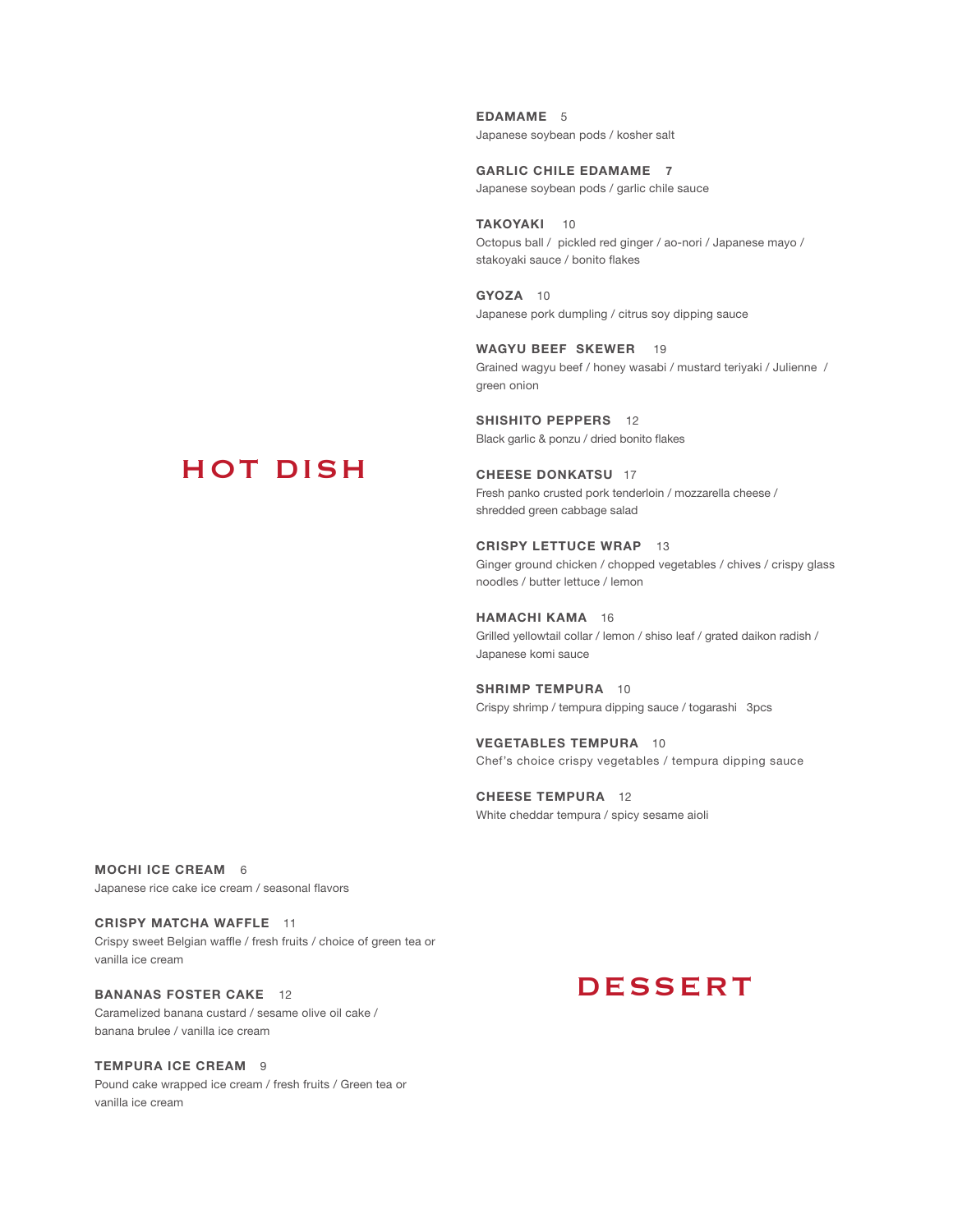### LUNCH MENU

#### 11:30 AM - 3:00 PM MONDAY - FRIDAY

#### BENTO BOX

Served with miso soup / green salad / white rice / chef's vegetables / cucumber sunomono / pork gyoza

CHICKEN TERIYAKI 15 Grilled chicken breast / teriyaki sauce

PORK KATSU 15 Panko fried pork tenderloin / katsu sauce

TEMPURA 15 Shrimp tempura / vegetable tempura / tempura dipping sauce

STEAK TERIYAKI 17 Flat iron steak / teriyaki sauce

SALMON TERIYAKI 17 Seared salmon / teriyaki sauce

#### SUSHI BAR

Served w/ miso soup. No substitution

\*POKI BOWL 15 Mixed sashimi / sushi rice / mixed green / poki sauce

\*SUSHI LUNCH 15 Tuna / yellowtail / salmon / white fish Choice of California roll or spicy tuna roll

\*NIGIRI LUNCH 17 Tuna / yellowtail / salmon / snapper / tako / shrimp / unagi

\*SASHIMI CHOICE 17 Tuna / yellowtail / salmon / snapper / steamed rice



\*Following Items May Contain Raw or Under Cooked Products. Consuming Raw Seafood or Meat May Increase Your Risk of Food Borne Illness, if You Have Certain Medical Conditions. Parties of 6 or More, House Will Add 18% Gratuity.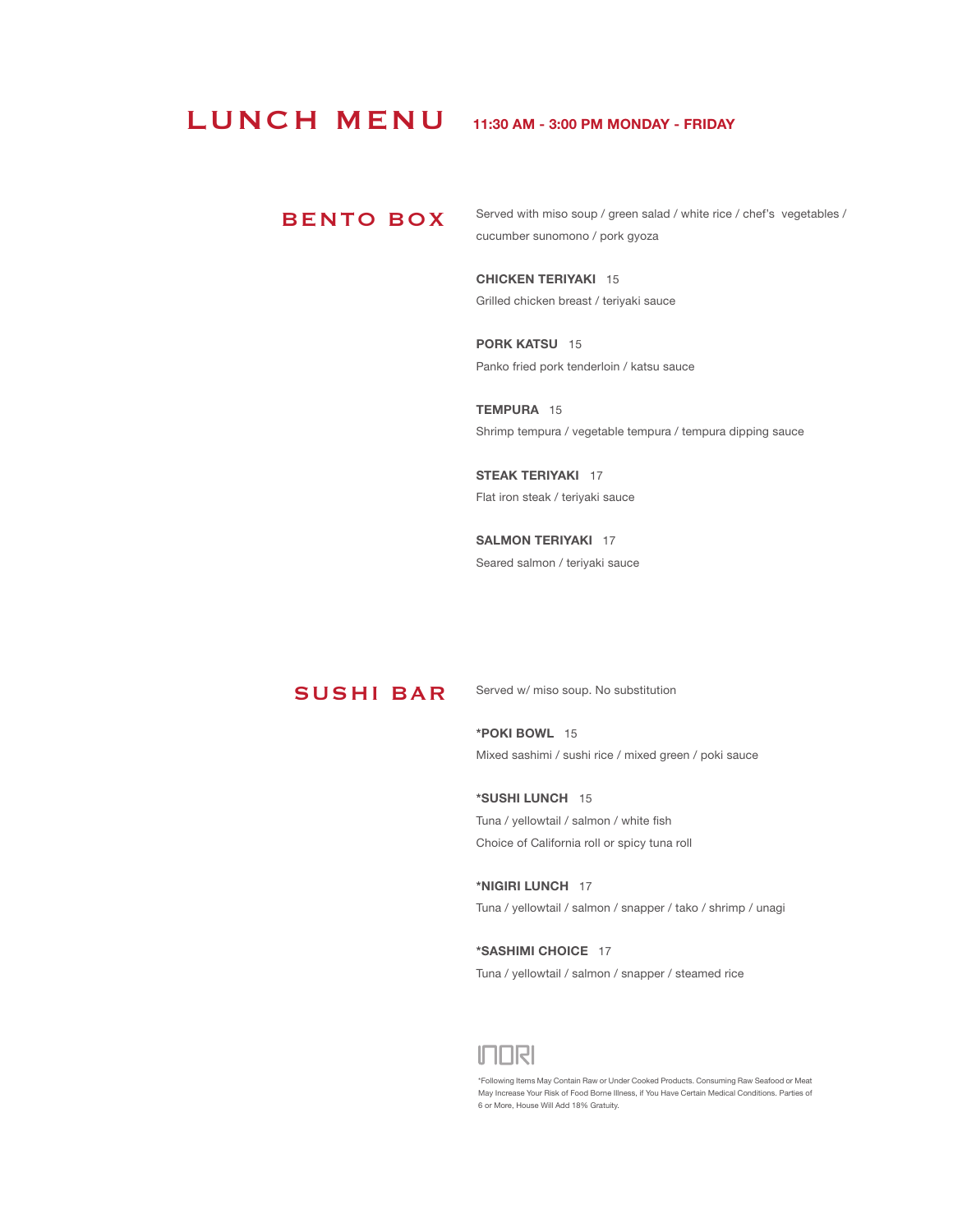|                                      |                | Nigiri 2PCS Sashimi 5PCS |
|--------------------------------------|----------------|--------------------------|
| <b>TUNA BELLY - TORO*</b>            | 17             | 35                       |
| TUNA - MAGURO*                       | 8              | 15                       |
| YELLOWTAIL - HAMACHI*                | 8              | 15                       |
| YELLOWTAIL BELLY - FATTY HAMACHI*    | 9              | 18                       |
| <b>SALMON - SAKE*</b>                | 8              | 15                       |
| <b>SALMON BELLY - FATTY SAKE*</b>    | 9              | 18                       |
| HALIBUT - HIRAME*                    | 10             | 19                       |
| RED SEABREAM - MADAI*                | 10             | 19                       |
| <b>HOKKAIDO SCALLOP - HOTATEGAI*</b> | $\overline{8}$ | 15                       |
| <b>HORSE MACKEREL - AJI*</b>         | 12             | 24                       |
| SHRIMP - EBI*                        | 8              | 18                       |
| <b>SNOW CRAB - KANI*</b>             | 12             | 25                       |
| <b>SEA URCHIN - UNI*</b>             | 15             | 29                       |
| <b>SWEET EGG - TAMAGO*</b>           | $\overline{7}$ | 15                       |
| <b>SALMON EGG - IKURA*</b>           | $\overline{7}$ | 14                       |
| ALBACORE - BINCHO MAGURO*            | 8              | 15                       |
| <b>SMELT EGG - MASAGO*</b>           | $\overline{7}$ | 14                       |
| <b>FRESH WATER EEL - UNAGI*</b>      | 12             | 25                       |
| OCTOPUS - TAKO*                      | 8              | 15                       |
| SQUID - IKA*                         | 8              | 15                       |
| MACKEREL - SABA*                     | 8              | 15                       |
| SWEET SHRIMP W/ HEAD - AMA EBI*      | 14             | 28                       |
| <b>FLYING FISH EGG - TOBIKO*</b>     | $\overline{7}$ | 14                       |

## NIGIRI & SASHIMI

#### **NORI SASHIMI PLATTER\* 100**

CHEF'S CHOICE DAILY FRESHEST ASSORTED SASHIMI

**INDRI** 

Following items may contain raw or under cooked products. Consuming raw seafood or meat may Increase your risk of food borne illness, if you have certain medical conditions. Parties of 6 or more, house will add 18% gratuity.